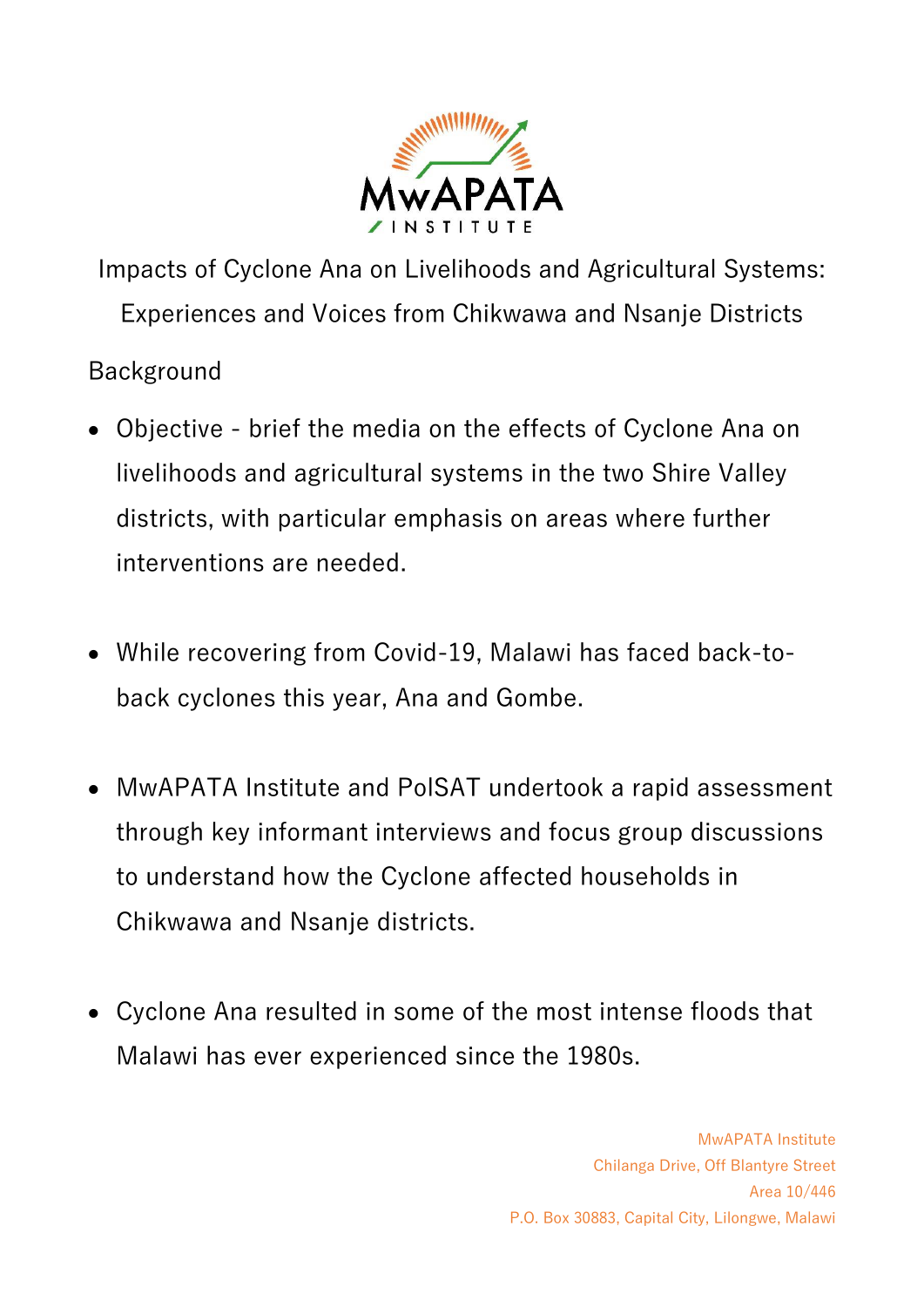Effects of Cyclone Ana on Livelihoods and Agricultural Systems

i) Food stocks and nutrition - floods started the night of January 24<sup>th</sup> and continued to January 25<sup>th</sup>. The victims were caught unawares and could not rescue any of their food stocks because the water levels were very high and fierce. If anything, flood survivors only managed to rescue their own lives.

A family in Chikwawa District reported having 12 bags of maize destroyed by the floods.

The loss of food has resulted in serious food insecurity and will likely lead to malnutrition particularly among children.

ii) Crop production - A total of 42,276.7 hectares of various crops were affected in Chikwawa District.

In Nsanje, the floods also affected 12,981 hectares of land under crop production.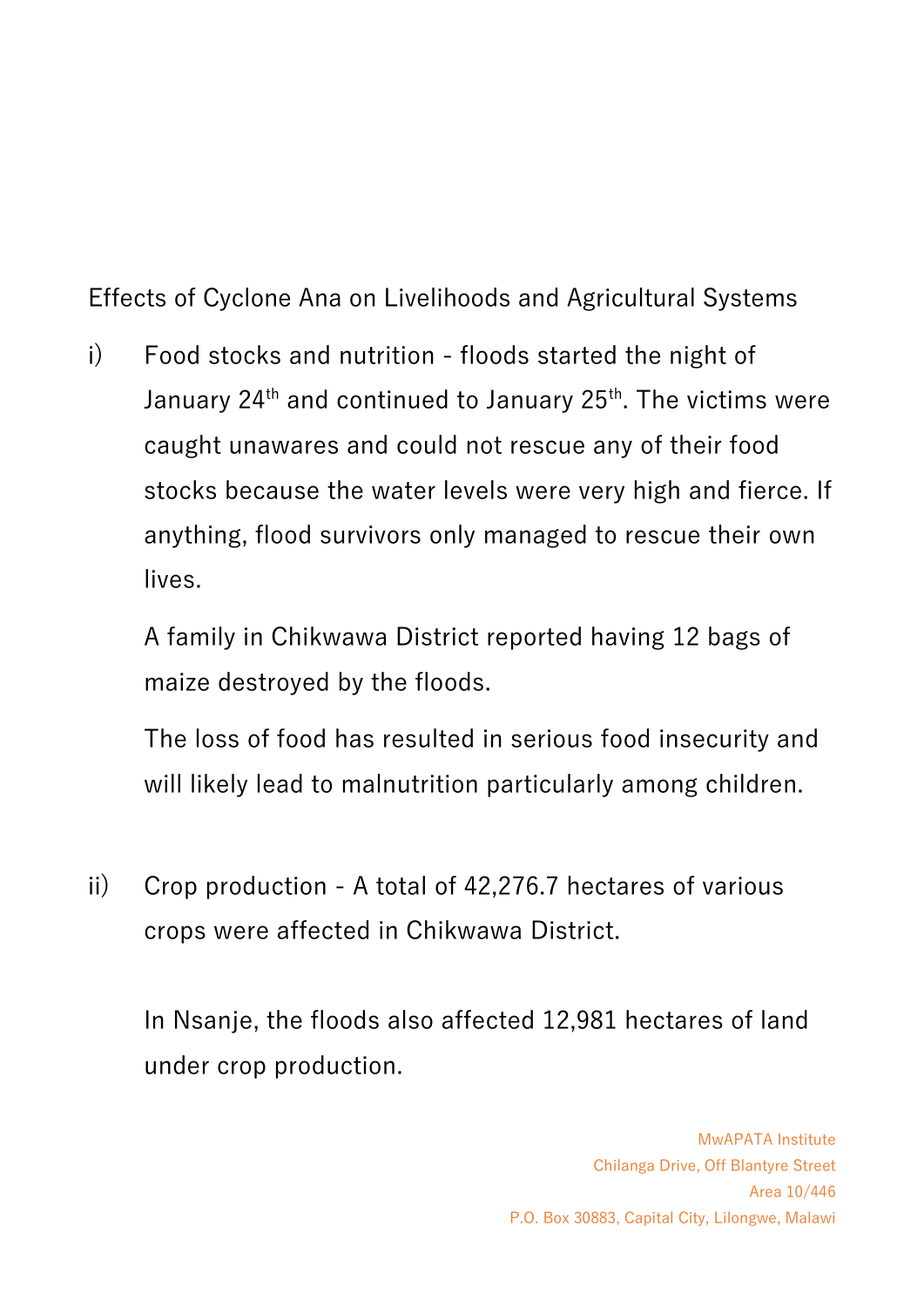The floods came when most of the crops were in vegetative stage, and most farmers had already applied fertilizers. The crops were silted, washed away, submerged, or lodged by the floods.

Thus, largely maize and cotton significantly affected. As we have already heard from the first round of the agriculture survey conducted by the Ministry of Agriculture maize production is expected to be lower than average this year, in part due to late rains and flooding in the South.

3.9 million metric tons of maize will be produced in the 2022/2023 growing season, a decrease from 4.4 million metric tons realized last year.

iii) Livestock - it is estimated that over 4,000 cattle were affected in Nsanje District.

Some households have resorted to distress selling of their livestock for survival and for fear of theft while the owners are in the camps.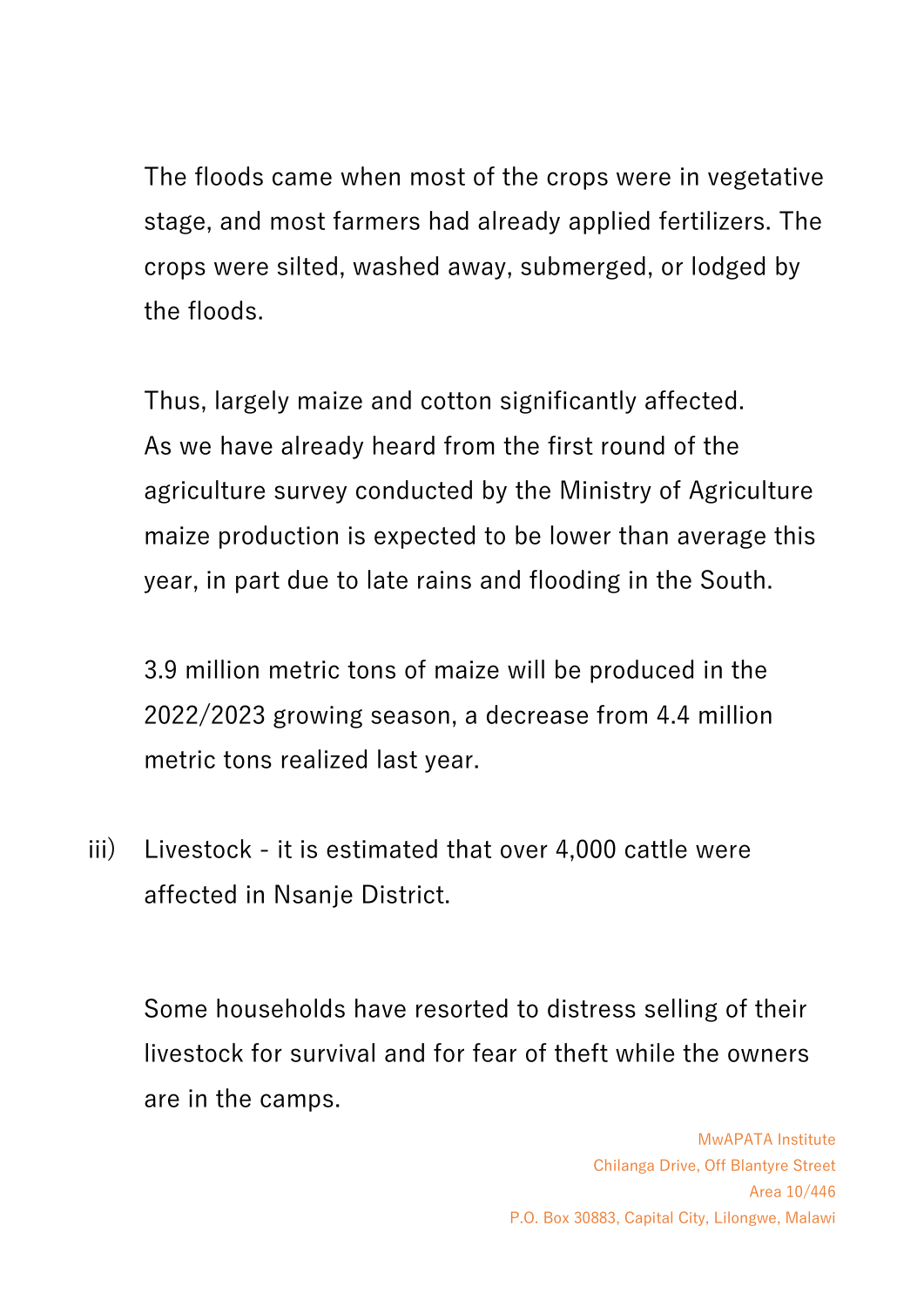iv) Aquaculture - the flood affected several fishponds and aquaculture facilities in Chikwawa and Nsanje Districts.

In Chikwawa, a total of 92 ponds were reported to have been affected by the floods.

Most ponds suffered damage on the inlet and outlet, and most fish were swept away by the flood. Interviews with the Extension Officer for Chikwawa indicated that the flooded water silted and washed away many fishes.

v) Irrigation infrastructure - the flood has a severe impact on irrigation infrastructure in the two districts.

The floods resulted in the siltation of dams, destruction of irrigation canals, and washing away of delivery pipes.

Our assessment team visited one solar-powered irrigation scheme in Nsanje and noted that some solar panels were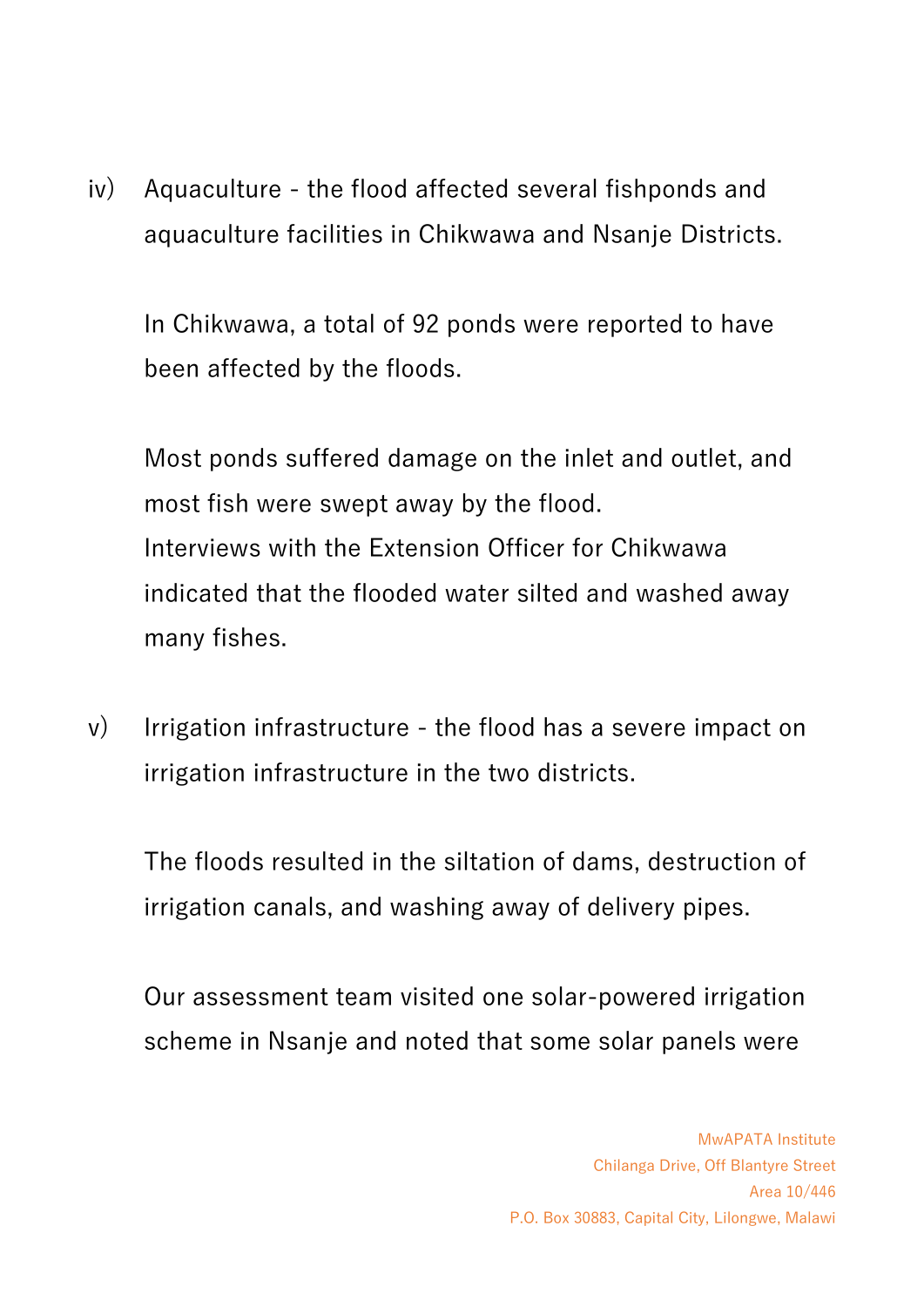either washed away by the floods or covered by muddy waters.

The flood damaged the Shire Valley Transformation Project intake dam and a stretch of 750m of the irrigation canal. The damaged irrigation schemes would need financial resources to be rehabilitated and, in some cases, redesigned.

vi) Road infrastructure - the floods cut off several points along the M1 Road in Nsanje and Chikwawa.

Besides the main roads, access roads were heavily affected by the flood.

This led to a negative effect on transport, logistics, and service provision.

vii) Housing and household assets - Interviews with locals in the flooded areas indicate that flooding water rose to about 1.6m from the ground.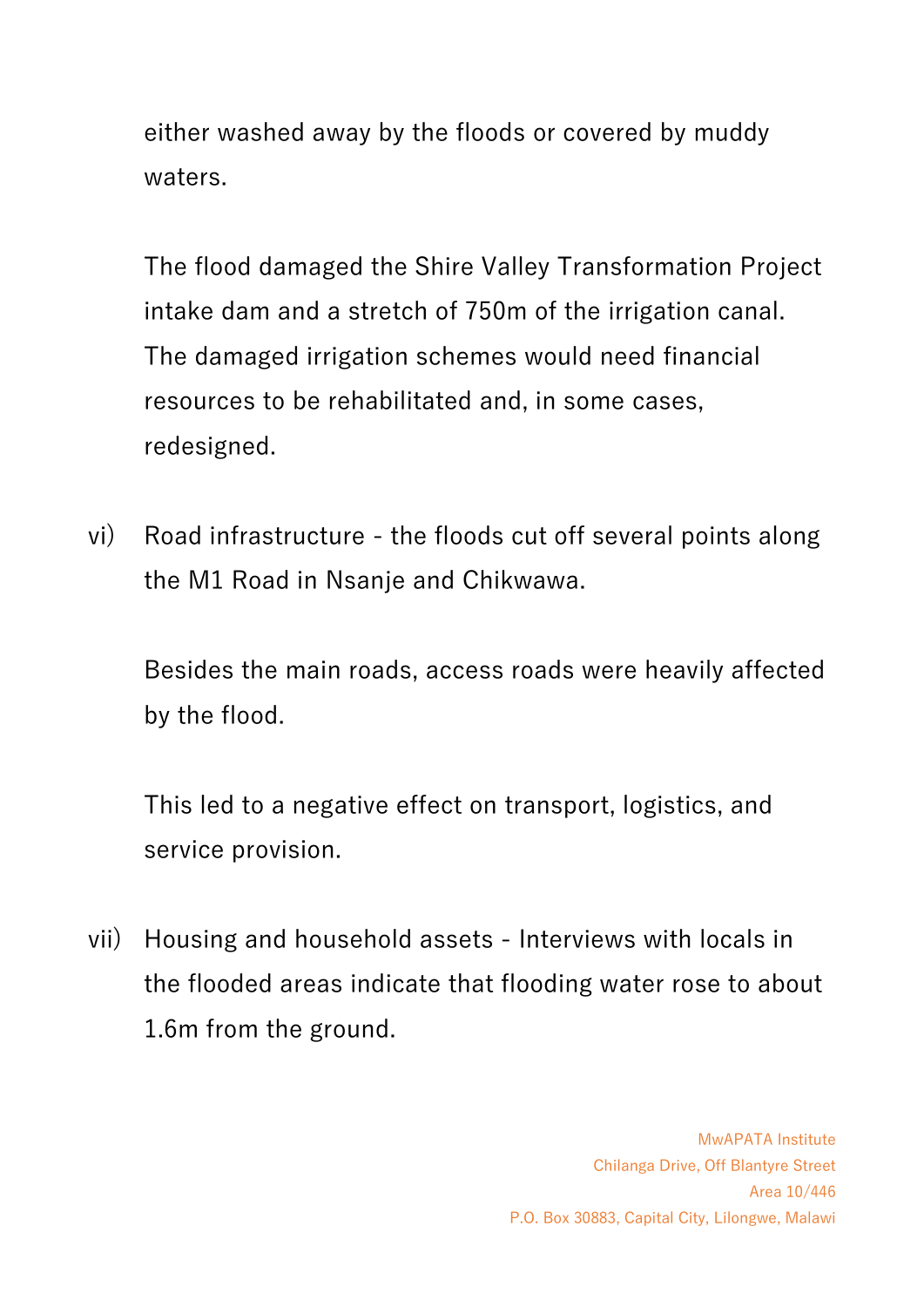Most houses collapsed in the heavy flooded water, especially those not built with cement.

Some households lost virtually all household assets, particularly productive assets, including hoes, treadle pumps, panga knives, knapsack sprayers, axes, mattresses, bicycles, chairs, tables, livestock and others were lost to the flood.

In fact, our team came across a story of a woman from Lukina Village in Chikwawa, who died as she was trying to rescue her knapsack sprayer. May her soul rest in peace.

Areas where further interventions are needed

We have put forward short, medium and long-term recommendations for consideration.

## Short-term recommendations

• There is need for swift support with agricultural production inputs, including seeds, pesticides, and livestock.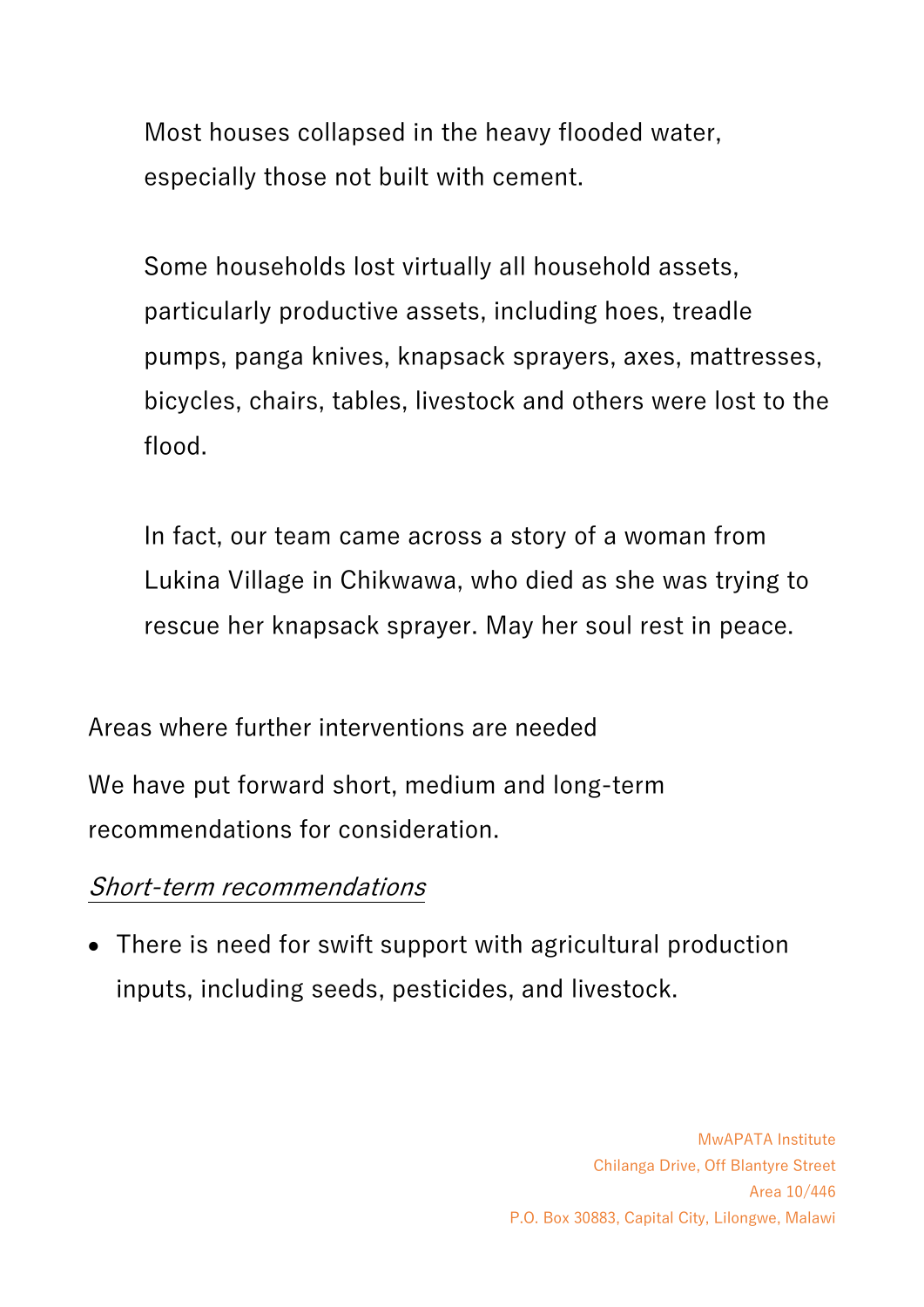Production support is urgently needed to take advantage of the dimba season and alluvial deposits from the floods.

This type of support is important because it will lessen the burden on humanitarian relief once households start harvesting their crops.

## Medium-term recommendations

• There is a need to rehabilitate and strengthen infrastructure, including feeder roads, main roads, bridges, irrigation schemes, schools, and others destroyed or shaken by the floods.

Road networks are particularly important to reconnect affected households to their economic livelihoods including markets and medical facilities.